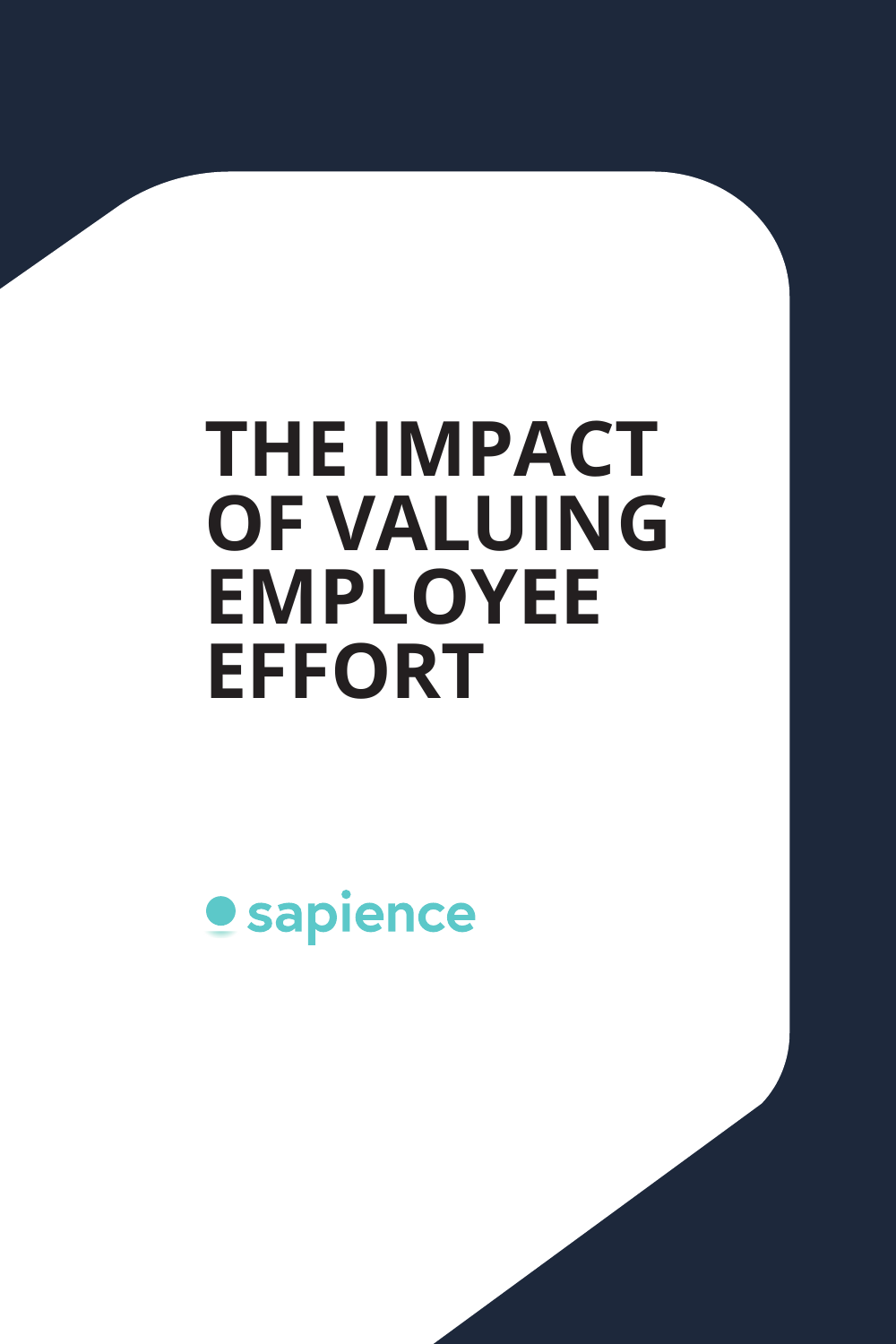# **CONTENTS**

|                                                                                                                                                                                                                                                                                                                                                                                                       | 3                          |
|-------------------------------------------------------------------------------------------------------------------------------------------------------------------------------------------------------------------------------------------------------------------------------------------------------------------------------------------------------------------------------------------------------|----------------------------|
|                                                                                                                                                                                                                                                                                                                                                                                                       | 5                          |
| Three Questions <b>- Three Questions</b> - Three Questions <b>- Three Questions</b> - Three Questions - Three Outstandings - Three Outstandings - Three Outstandings - Three Outstandings - Three Outstandings - Three Outstandings - Th                                                                                                                                                              | 5                          |
| a. Do your employees' efforts measure up to your company's                                                                                                                                                                                                                                                                                                                                            | 5                          |
| <b>b.</b> Does knowledge of individual performance relate to                                                                                                                                                                                                                                                                                                                                          | 6                          |
| c. What yardsticks are used to measure effort? _________________________________                                                                                                                                                                                                                                                                                                                      | 8                          |
| Impact of Valuing Effort: Will a company-wide focus on inefficiencies<br>at the job lead to better engagement, wellness and productivity? _______________                                                                                                                                                                                                                                             | 10                         |
| Appendices experiences and a series of the series of the series of the series of the series of the series of the series of the series of the series of the series of the series of the series of the series of the series of t<br>Appendix B – Terms – 2008 and 2008 and 2008 and 2008 and 2008 and 2008 and 2008 and 2008 and 2008 and 2008 and<br>Appendix C - Authors <b>Constant Construction</b> | 14<br>15<br>15<br>15<br>16 |
| Appendix D - References <u>experiences</u>                                                                                                                                                                                                                                                                                                                                                            | 16                         |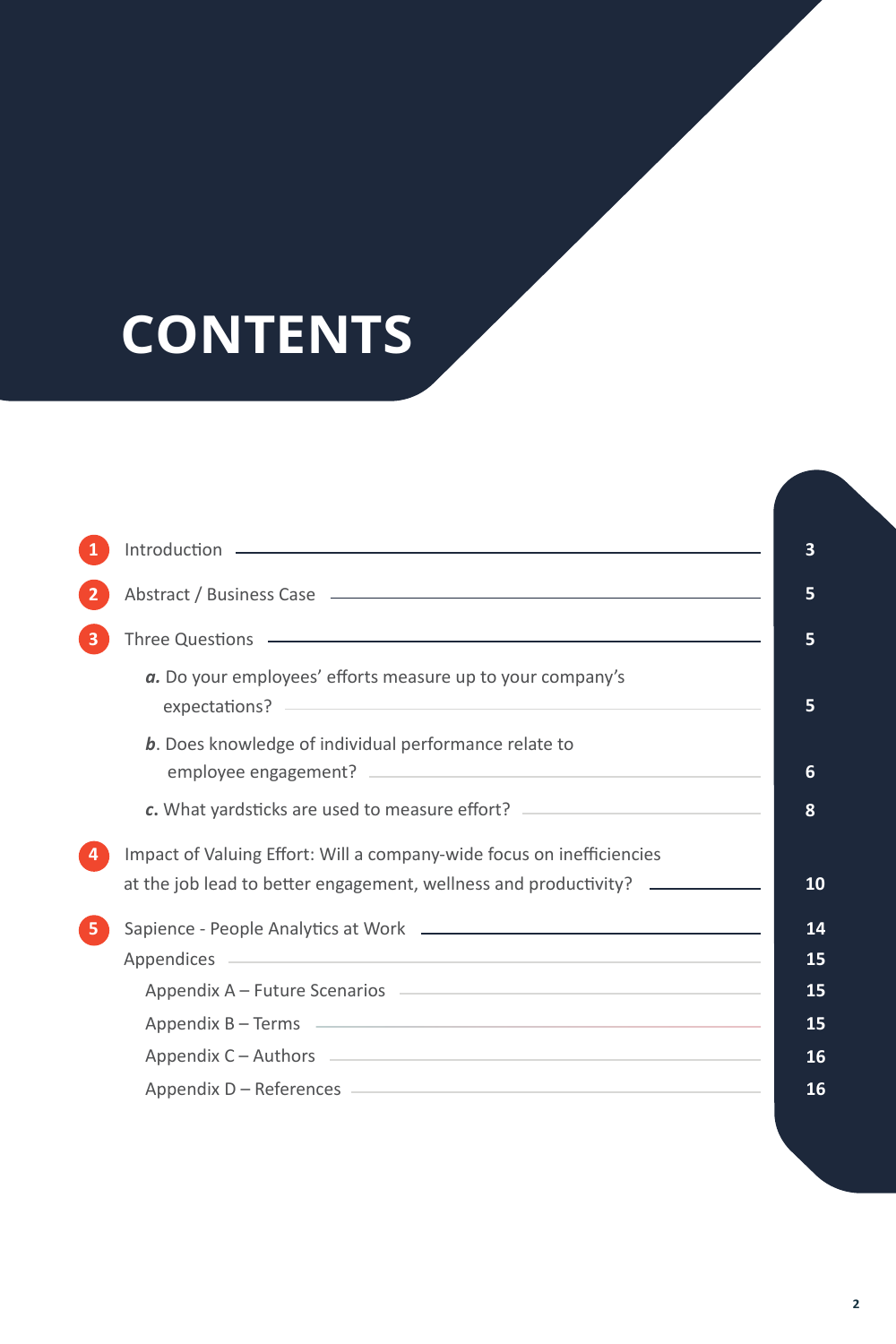

## **INTRODUCTION** *1*

The way we work has changed. Today, we live in a knowledge economy, where the majority of work is performed by knowledge workers, using computers. The Wall Street Journal reports that about 48% of U.S. employees can be classified as "knowledge workers," according to data from 2016. These highly skilled and educated people use their creativity, insights and knowledge to solve problems, and leverage information and technology in their daily work.

A report from Forrester Research found that 82% of employees use a desktop computer at work, and 66% use two or more devices, including laptops, smartphones and tablets.

Because most employees are now online, they are free to work from home, or even across the globe. Gallup's 2018 State of the American Workplace report noted that from 2012 to 2016, the number of employees working remotely rose by four percentage points, from 39% to 43%. This connectivity and freedom has increased opportunities for collaboration, with the ability to conduct meetings and phone calls, and send e-mails from anywhere, at any time.

However, the "always on" culture can cause problems, too. A 2018 Pew Report found that 26% of American adults said they are online "almost constantly," up from 21% in 2015. Because employees spend so much of their time online, they are never more than a phone call or email away, and it's easy for work life to eat into family life, causing stress and dissatisfaction with their work,

and leading to a lack of engagement. The American Psychological Association's 2017 Stress in America survey reported that 61% of Americans say work is a "somewhat" or "very significant" source of stress.

Yet in spite of high stress and important technological advances, employee engagement is still low. This may be partially due to the fact that the Internet and the devices connected to it aren't just sources of productivity. They are also our greatest sources of distraction. A 2018 Workplace Distraction Report by Udemy found that nearly three out of four workers (70 percent) say they feel distracted when they're on the job. 36% of millennials admitted to spending two or more hours per work day using their phones for activities that were not related to work.

We cannot halt the advance of technology. However, employers and employees can seek balance in the way they use it, to create better results at work, define boundaries between professional and personal technology use, and improve productivity, career satisfaction and engagement.

Employers are trying their best to manage these challenges, but they lack the data needed to analyze effort and effect change. To succeed in today's knowledge economy, information is key—starting with reliable, accurate data about how employees spend their time at work. Instead of relying on anecdotal information and gut feelings,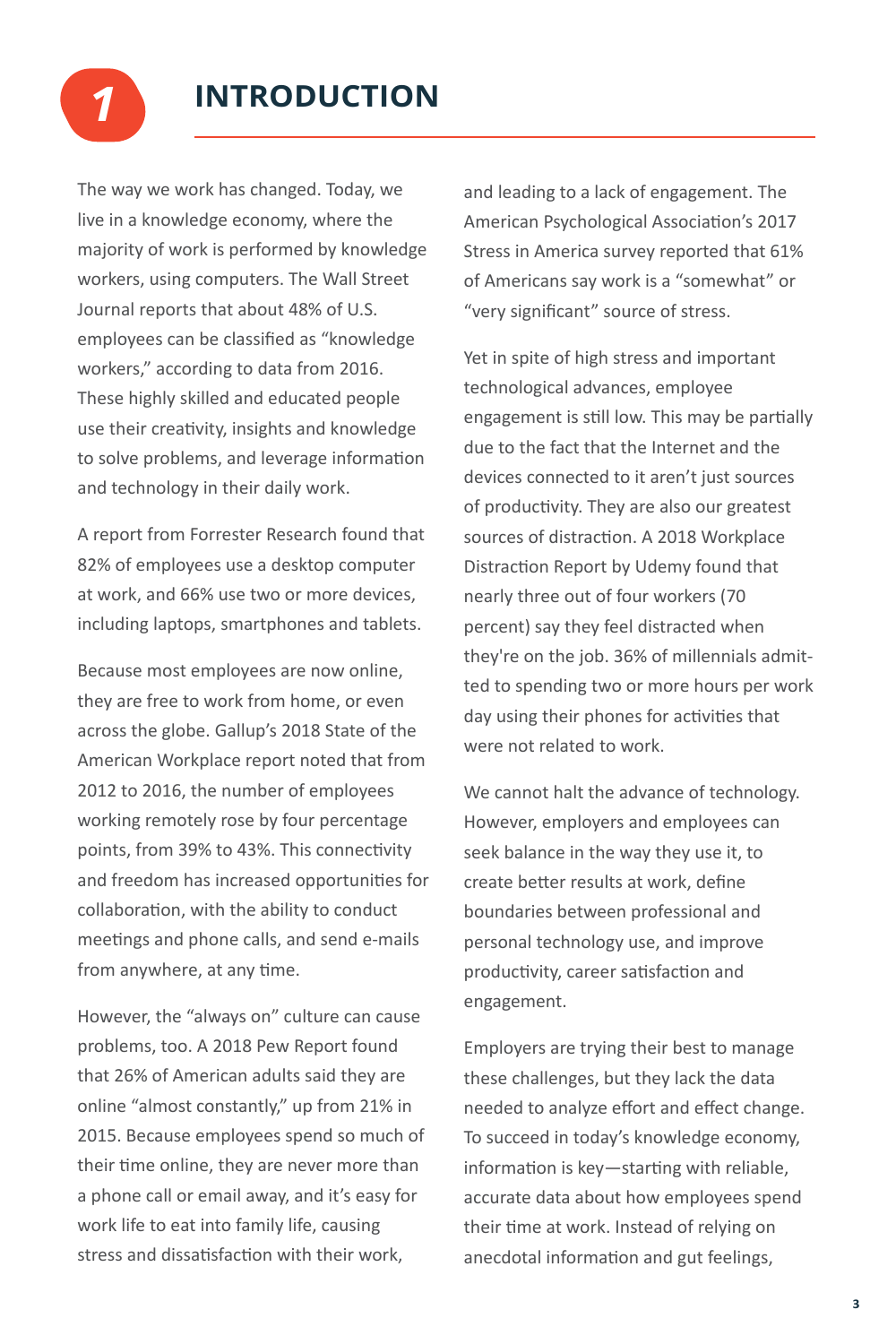*WEAPONS OF MASS DISTRACTION*  $\blacksquare$ 

*Every interruption costs each person an average of 23 minutes and 15 seconds to get back to work, according to UC Irvine. As a result, nearly 2.1 hours is lost in digital distractions every single day.* 

employers need need real data to set goals, measure progress, understand the value of employee effort, and improve engagement as well as productivity.

It's amazing how much an employee can accomplish during a short break from work. In just minutes, it's easy to look up a stock quote, track an Amazon shipment, check the children's school site, reset the temperature of the Nest thermostat, browse for a vacation destination, research a job opening, or order an Uber ride. It's also very easy to lose track of time while performing these enjoyable and engaging activities.

Every website and app where people congregate is like a magnet, competing for our attention. Many platforms are built with automatic notifications to advise us of new developments, take activities on our behalf, or invite us to return for an important task. Alerts intuit what we may be interested in: a discounted airline ticket for a favorite getaway, a stock price target, a competitor's press release. In a life constantly filled with interruptions, it is a wonder that we get any effective work done at all.

Almost every workplace is now punctuated by these new influences, which have become integral to our lives—and companies that employ knowledge workers, who are on digital devices all day, are especially affected. Every interruption costs each person an average of 23 minutes and 15 seconds to get back to work, according to UC Irvine. As a result, nearly 2.1 hours is lost in digital distractions every single day.

Distractions can lead to lost productivity, which can cause stress. Employees may then take work home, causing even greater stress, which also affects productivity. The American Psychological Association (APA) estimates that U.S. businesses incur \$300 billion losses in productivity due to stress-related factors each year.

It is clear that our digital lives have a major impact on the time we spend at work, and in meeting our obligations to our jobs. But, just how far does that impact reach—and what can we do about it?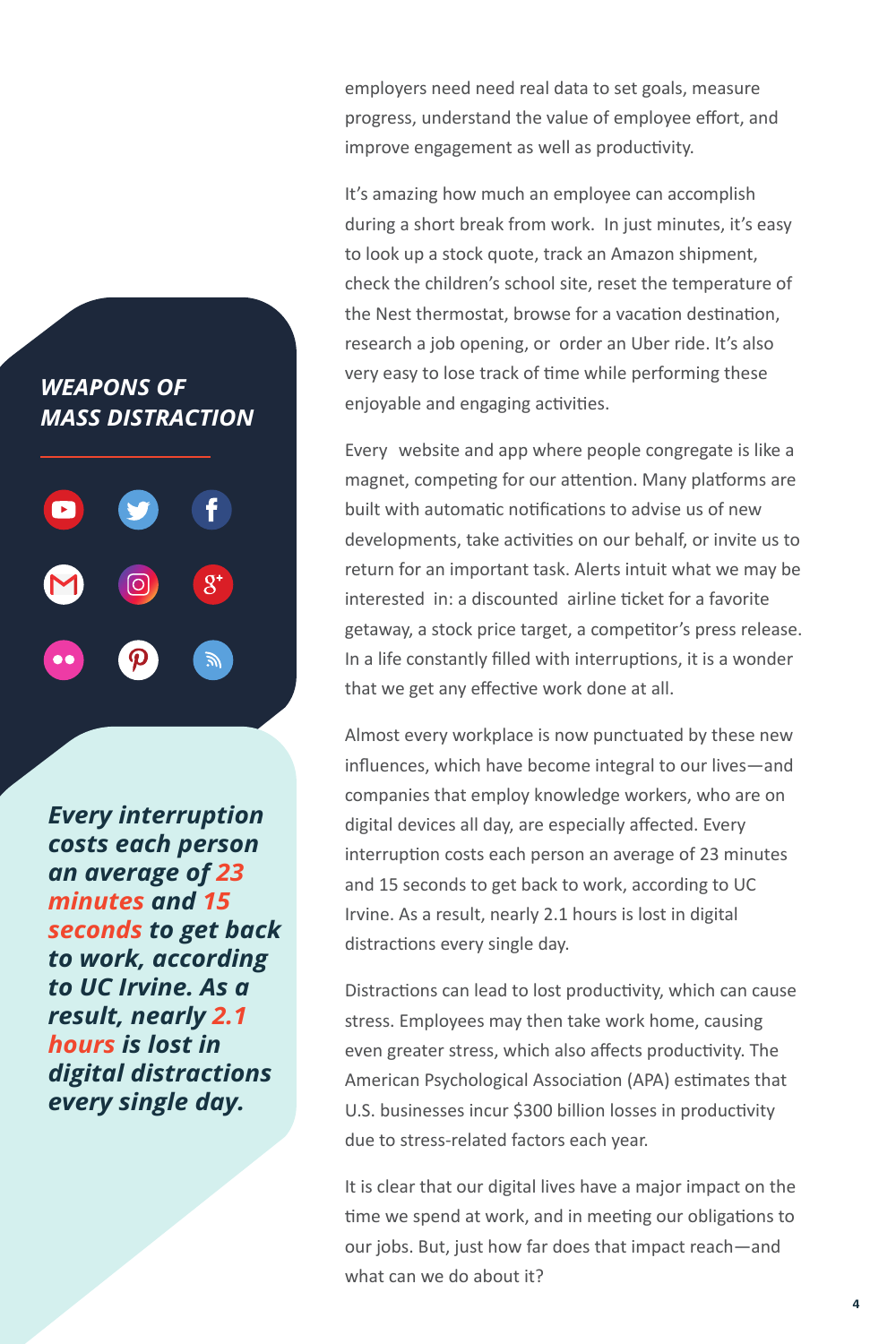

The goal of this white paper is to initiate a discussion on the lack of visibility into how employees spend their time at work, and how much value they produce relative to their efforts. Employers need this information to create workplaces that strike a balance between reduced stress and increased productivity for each individual employee.



# **THREE QUESTIONS**

### *a. Do your employees' efforts measure up to your company's expectations?*

The question above cannot be answered if employers cannot measuring effort, or the value it produces.

In a theoretical world, let us presume that executive leadership has a clear vision, executed by employees who have clearly defined job descriptions and follow well-defined processes. Each employee has specific responsibilities that are easily measurable, and must be completed within a specified time frame. In addition, there is a strong company culture, with excellent team dynamics, a reward system for performance and innovation, and engaged, passionate employees.

In an environment like this, it's easy to measure productivity. Employers may simply conduct a performance review using metrics to evaluate each employee's efforts, along with the corresponding results. If you mapped the average employee's results against metrics required by the job description, you would get a clear picture of the value each employee brings to the company.

However, real-life business environments are rarely this simple. HR professionals know how much time and energy is invested in creating reliable systems to set standards and measure performance.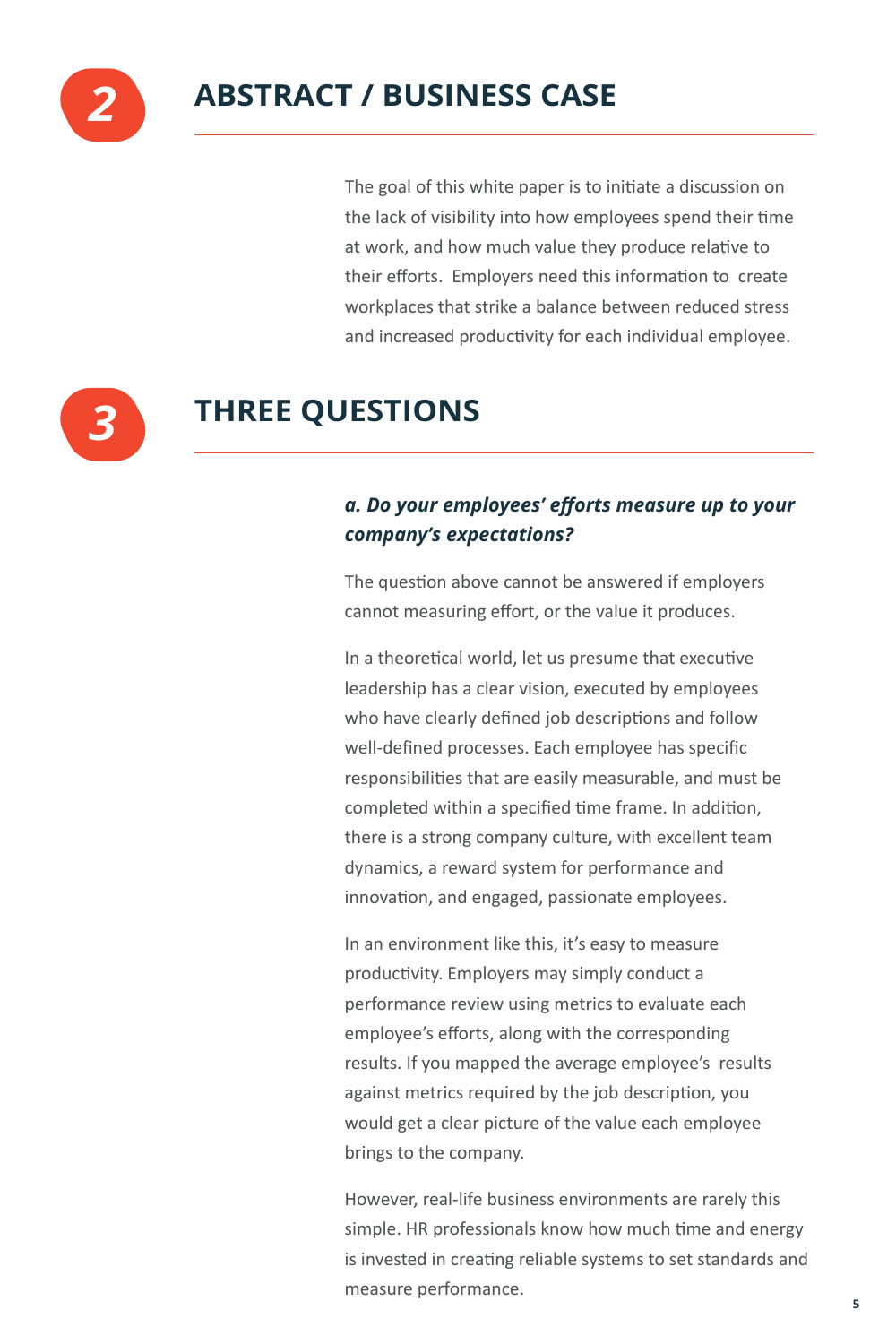## *WILL ENABLING TOOLS HELP TO DELIVER ALL RELEVANT DATA?*



*Gallup's 2017 State of the American Workplace Report estimates that disengaged employees cost U.S. companies between \$483 and \$605 billion in lost productivity each year.*

Investments made in enterprise resource planning (ERP) programs, human resource management systems (HRMS), and shared service centers of excellence are all aimed at creating a lingua franca for understanding and improving productivity.

Significant investments in time and money are made in creating appropriate job descriptions with SMART goals, and benchmarking them against industry standards tied to current and competitive salary structures.

Yet even with extensive HR efforts and sizable budgets, most companies have yet to build consensus and create meaningful value assessments. In a world where information has been democratized and Google can provide any information we need when we need it, it is still not possible to accurately determine whether the salary being paid to an employee is providing commensurate value to the company.

This is, of course, frustrating to employers—and it's also exasperating to employees, who don't know if the work they do truly has value. It is no wonder that 67% of U.S. workers report feeling disengaged from their jobs. If people knew the value of their work, would they become more engaged?

#### *b. Does knowledge of individual performance relate to employee engagement?*

Gallup's 2017 State of the American Workplace Report estimates that disengaged employees cost U.S. companies between \$483 and \$605 billion in lost productivity each year. It's clear that employee disengagement is costly-but what can employers do about it?

In most cases, the HR department strives to clearly define positions, carefully assess candidates, promote the company brand, and on-board new recruits. A sizable investment in time and energy is required to hire employees, ensuring each new recruit is well-matched to their position—but what happens once they settle into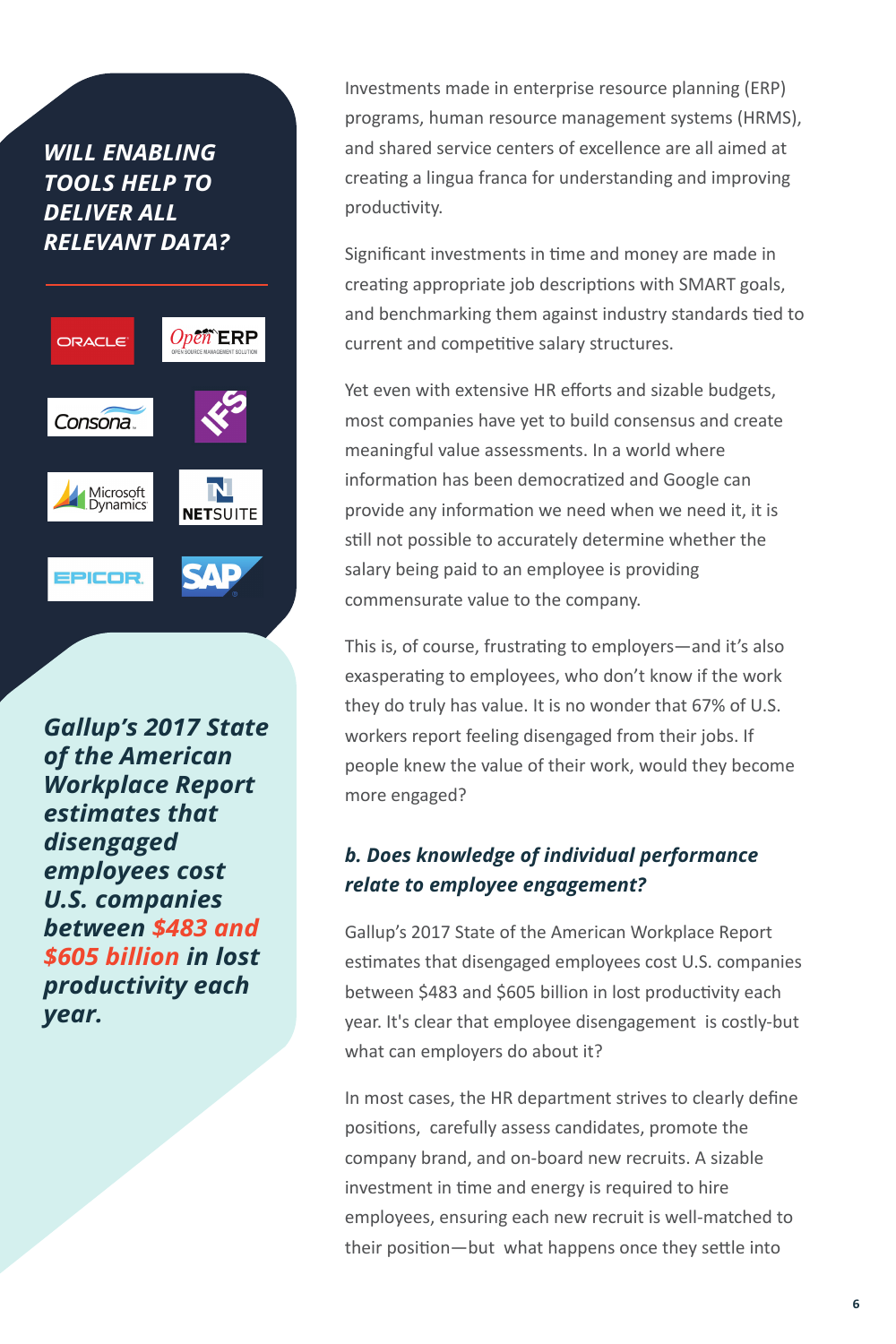the workplace? According to the same Gallup study mentioned above, not much. Only 21% of employees surveyed strongly agree that their performance is managed in a way that motivates them to do outstanding work.

Not surprisingly, employees who are not motivated or engaged do not perform as well as those who are. Gallup found that businesses or business units that score in the top quartile for employee engagement have nearly double the odds of success (based on financial, customer, retention, safety, shrinkage and absenteeism metrics) compared to those in the bottom quartile. This highlyengaged group has 59% lower turnover, 70% fewer safety incidents, 17% higher productivity, and 21% higher profitability than groups ranked in the bottom quartile. Disengaged employees have a major impact on productivity, an issue that every executive team is taking seriously.

While engagement is often measured by the way employees feel about their jobs, the goal of most engagement programs is to improve the way employees perform. To do so, many companies are restructuring performance management systems in order to better measure results and provide more frequent, consistent feedback. These systems give employees benchmarks for success with measurable goals, motivating them to perform at a higher level.

If an employee knows that the effort they are putting into their job is creating value, they are more likely to feel valued by their employer, leading to deeper engagement and better performance. It's also highly engaging to set goals and accomplish them. There is real emotion associated with doing a job well.

However, if efforts go unnoticed, with little or no feedback, the opposite is true. When motivated employees are hired for positions they are well suited for, but are not recognized for their efforts, the initial excitement associated with the new job quickly becomes diluted, and employees become disengaged.

*"IT SEEMS THE HARDER I WORK, THE MORE LUCK I HAVE." -Thomas Jefferson*

*This highlyengaged group has 59% lower turnover, 70% fewer safety incidents, 17% higher productivity, and 21% higher profitability*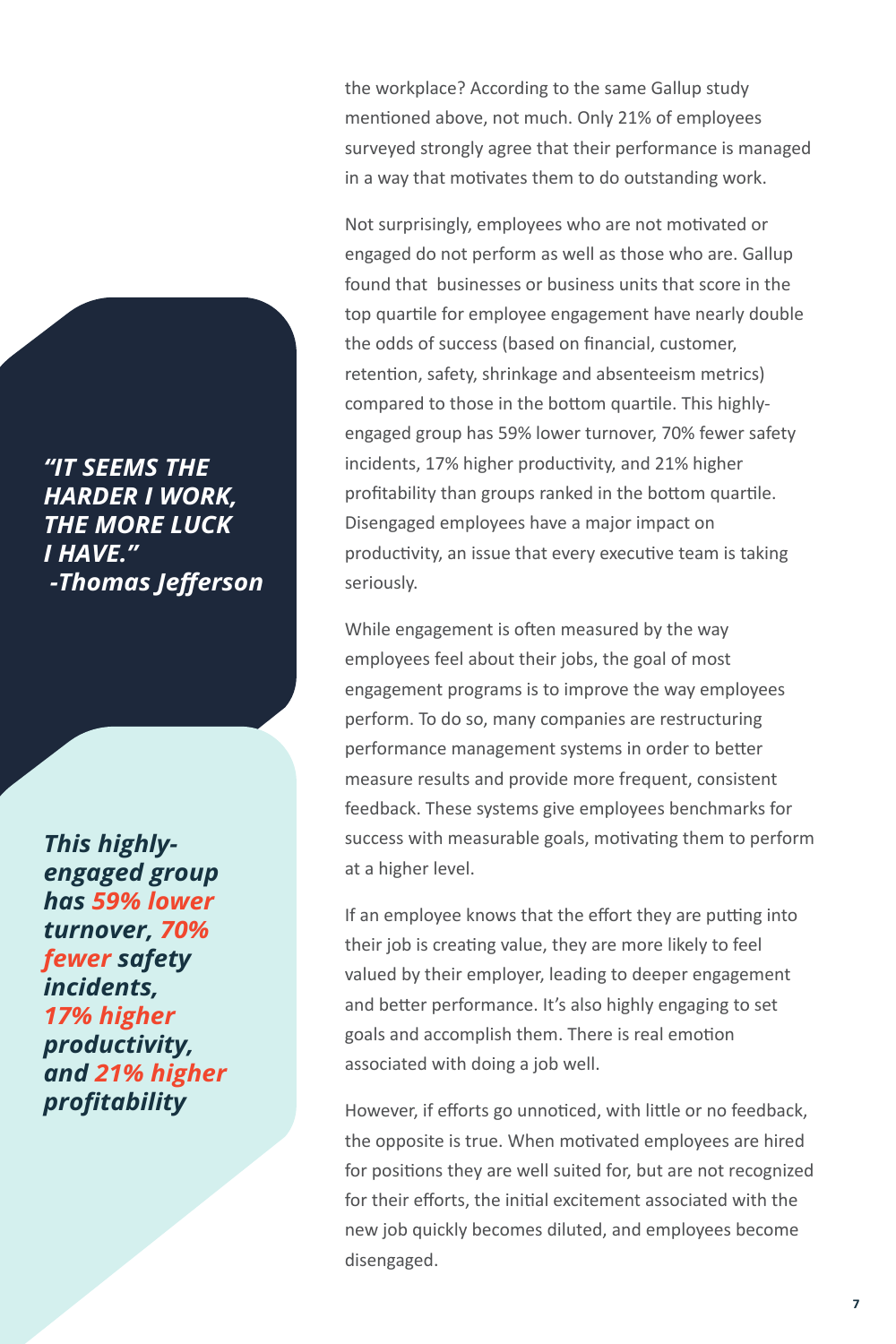To combat this problem, leading organizations like Adobe, Microsoft and Netflix have restructured their performance management systems to include more frequent, ongoing conversations about employee performance, rather than the quickly forgotten once-a-year review.

#### *c. What yardsticks are used to measure effort?*

The most common mechanism used to measure effort is time on the job. Time and attendance systems track time in and out to calculate hours for payment through the payroll system. Another widely used tool is the employee performance review.

Linda Linfield, Director of Consulting Services at Decision Wise, a company that specializes in consulting with companies on organization development and employee engagement, writes that it costs a U.S. company, on average, \$240 to prepare a single performance review. For a company of 500 employees, the cost would be \$120,000—and for 5,000, an astounding \$1.2 million.

Using a different yardstick, The Bureau of Labor Statistics estimated that 127.34 million people were employed in the U.S. in April of 2018. The national average wage index, as reported by the office of Social Security Administration, is \$48,642.15 a year (calculated in 2016, the latest index available at the time of this writing). Using this average salary, with an hourly wage of \$24.32, and allowing 6 hours per year for each employee assessment (3 per manager and 3 per employee), the cost to evaluate every employee in the U.S. once a year is 18.5 billion dollars!

When companies invest in effective performance reviews and follow up with continuous feedback, employee engagement does go up. However, there is still no easy way to accurately track the actual effort each employee expends while at work.

Time clock systems verify the time employees are physically present, but how they spend their time is left for

*THE MOST COMMON MECHANISM USED AS A PROXY FOR MEASURING EFFORT IS TIME ON THE JOB. ANOTHER WIDELY USED TOOL IS THE EMPLOYEE PERFORMANCE REVIEW.*

*ON AVERAGE, \$240 TO PREPARE A SINGLE PERFORMANCE REVIEW. FOR A COMPANY OF 500 EMPLOYEES, THE COST WOULD BE \$120,000- AND FOR 5,000, AN ASTOUNDING \$1.2 MILLION.*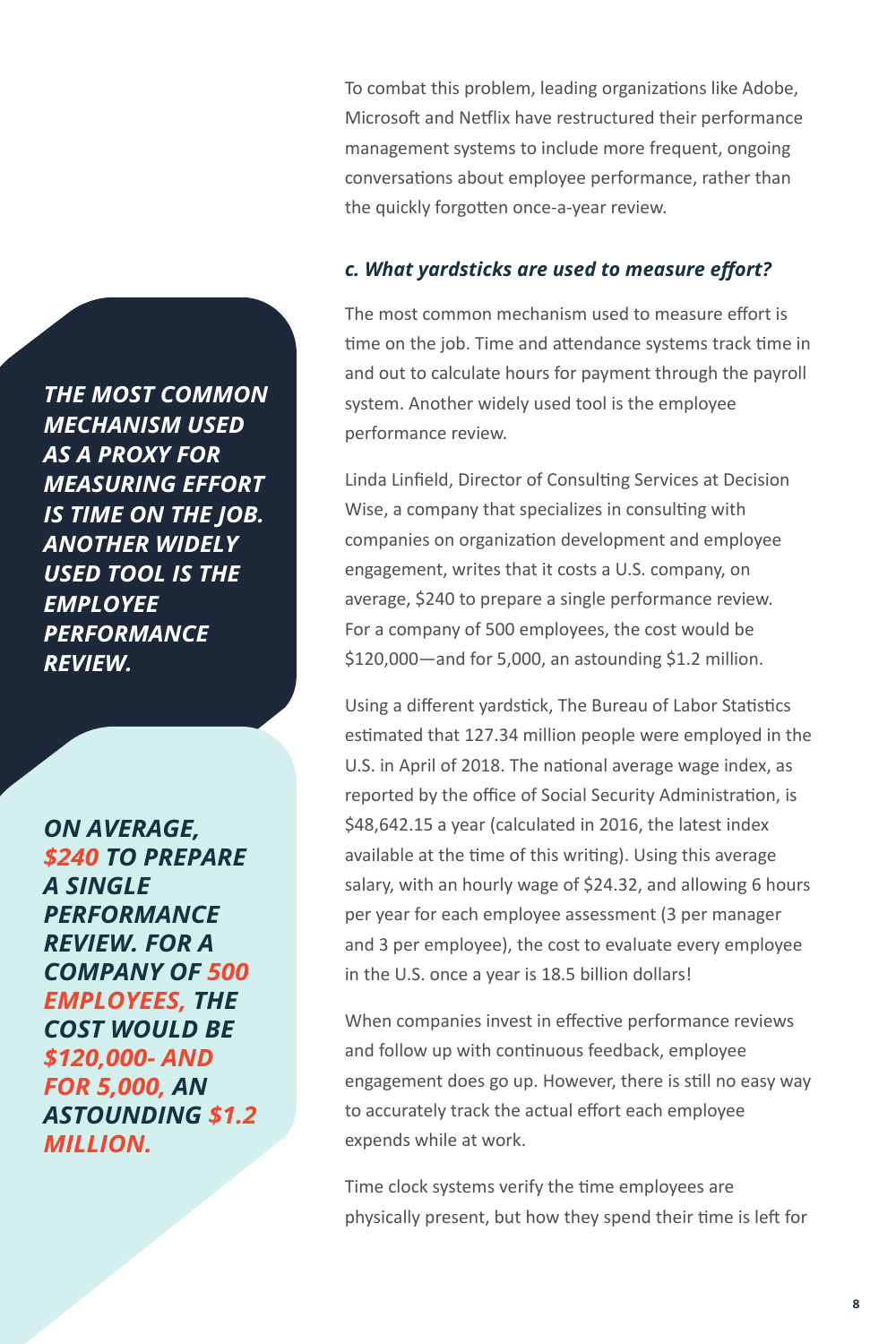supervisors to manage. In manual, low-wage jobs, this oversight may be enough. However, high-wage workers in the knowledge economy are, for the most part, spending a majority of their work time in front of a computer screen, making direct oversight difficult.

Today's employees are fully immersed in a digital life, and it is all but impossible to determine how much time an employee spends working, compared to the amount of time they spend on digital distractions unrelated to work.

Some companies hire consulting firms to study employee work patterns, conduct team interviews and provide recommendations to enhance engagement and productivity. Their findings, which are often based on a small percentage of the company's employees, are then projected across the entire company—yet they rarely lead to success.

The reason may be that, in most cases, it takes months or years to complete studies, analyze results and implement the findings.

By the time the process is finished, the results are no longer timely. Recommendations intended for the specific team that was analyzed may not apply to the entire company—and the same team may not even be in place after the course of many months. Projecting the results of a few, on a statistical basis, to the entire company, is Inaccurate and, ultimately, ineffective.

It seems measuring effort is impossibly expensive for the knowledge worker, and may be a non-starter.

So are we between a rock and a hard place, with employee disengagement a huge drain on businesses, and without an easy way to measure effort and effectively improve engagement?

In a world where technology moves so fast, many of us are struggling to keep up, let us assume there must be a way to measure effort. If this is true, how might a greater understanding of the quantity and quality of employee effort affect companies' performance?

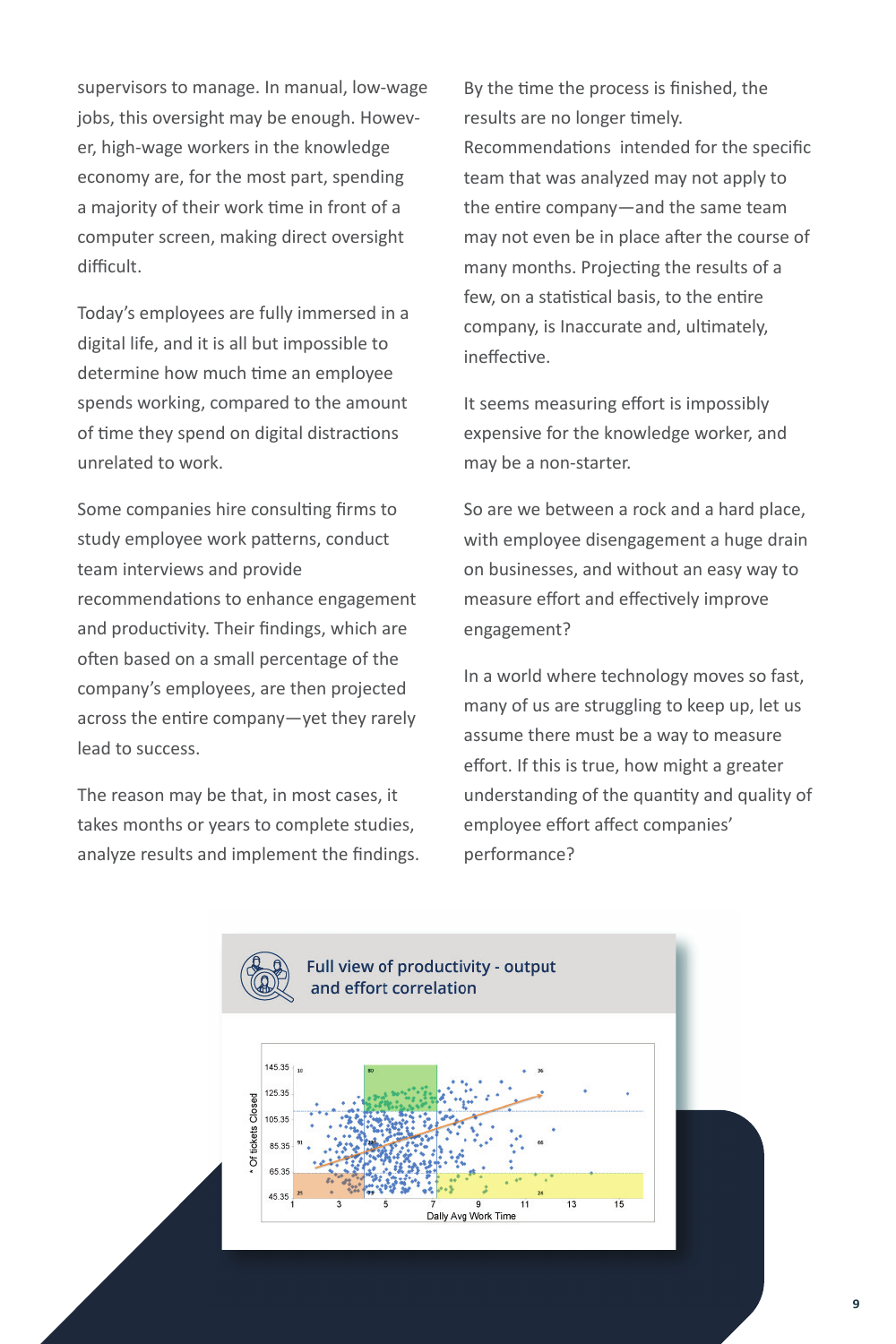

*4* **Impact of Valuing Effort: Will a company-wide focus on efficiency lead to better engagement, wellness and productivity?**

> If executive management teams were presented with an accurate way to measure employee effort, backed by inarguable evidentiary data, we expect most would be very interested. If such initiatives could measurably improve organizational effectiveness and productivity, leading to greater success and increased shareholder value, it would be worth disrupting the status quo.

> Since we have the luxury of supposition, let us once again presume a perfect world, where the fearless leaders of an organization have the swagger to coalesce middle management and gain their undivided attention. This organization's leaders genuinely believe that every employee wants to be engaged, and they are excited about the potential for understanding effort data. They believe that, by exposing valueless work and shining a light on value-creating effort, they can start a meaningful discussion that will motivate employees to do less of the former and more of the latter. These leaders also know that, by measuring and acknowledging their employees' efforts, they can help their team to feel more valued and engaged.

With this vision in mind, let us review some possible findings when we map the performance of a group of employees against their efforts in a 9-box grid.

| <b>Effort</b><br><b>Performance</b> | Low-bottom<br>20% | Mid 60%       | <b>High-top</b><br>20% |
|-------------------------------------|-------------------|---------------|------------------------|
| High-top 20%                        | 3                 | $\mathcal{P}$ |                        |
| Mid 60%                             | 6                 |               |                        |
| Low-bottom 20%                      |                   |               |                        |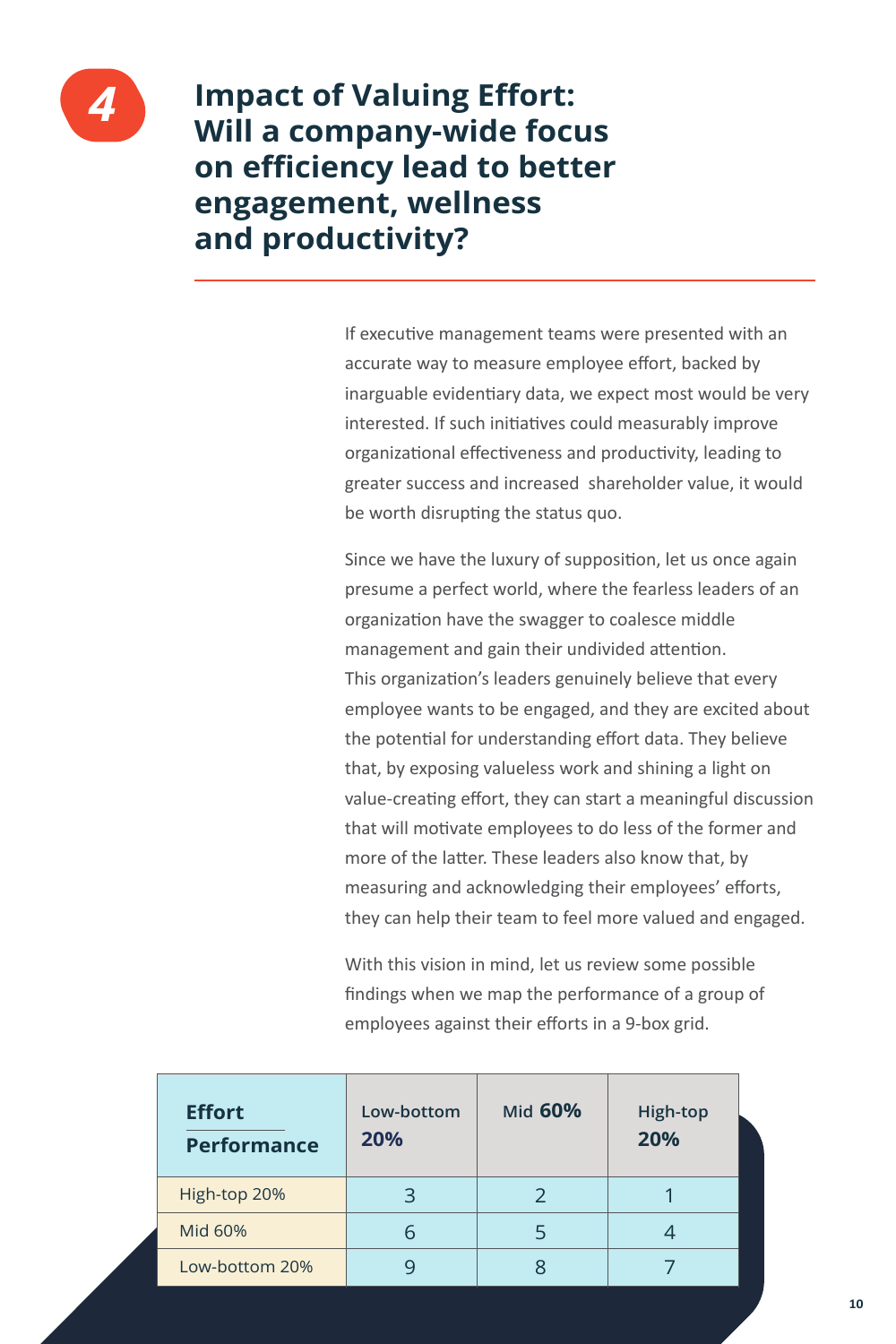Boxes 1,4,7 (The column on the right):

These boxes represent the top 20% of employees, who put in a lot of work and are likely to be engaged—and, possibly, stressed.

Boxes 2,5,8 (The column in the middle): This group of people has the potential to add significant value to the company if they improve their engagement levels.

Boxes 3,6,9 (The column on the left): These individuals are not putting in effort, and are most likely to be disengaged.

Now, let's look a little deeper into in each box, to assess what the numbers reveal about each employee group. For this exercise, we will think of each box as a reflection of the performance and effort data collected over a period of time, and with a static status, for an individual employee. In other words, each box defines a different type of employee.

## *Box 1 (High Effort – High Output - High Energy Leaders)*

This group of employees has the highest level of engagement. They put forth a high volume of work effort, and their performance is acknowledged by company leadership. The people in this box are presumably current or future leaders who are seen as the go-to people in their areas of expertise. They have been entrusted with significant work and are rewarded for it. They invite responsibility and work hard to meet it. As a result, they are likely to be highly stressed and subject to burnout.

## *Box 2 (Mid Effort – Big Recognition - High value employees)*

In this group, engagement is high, rewards are high, and employees find it easy to expend the effort necessary to get effective work done. These are people who achieve a lot with average effort levels. Most employees in this scenario are able to balance their personal lives with work and are potentially long-term, high-value employees. This group presents an ideal state, producing superior work with average effort, so it would be very important to know if people in this group are becoming disengaged. If there are many such employees in a company, it represents a strong leadership bench and the potential for great execution. Leaders should be actively involved to ensure this group stays engaged.

## *Box 3 (Low Effort – High Output - Talent Loss Risk)*

This group definitely needs to be watched, and has the greatest potential productivity savings for the company. While performance recognition and rewards may represent an olive branch for this group, it may not be enough to keep them from becoming ex-employees.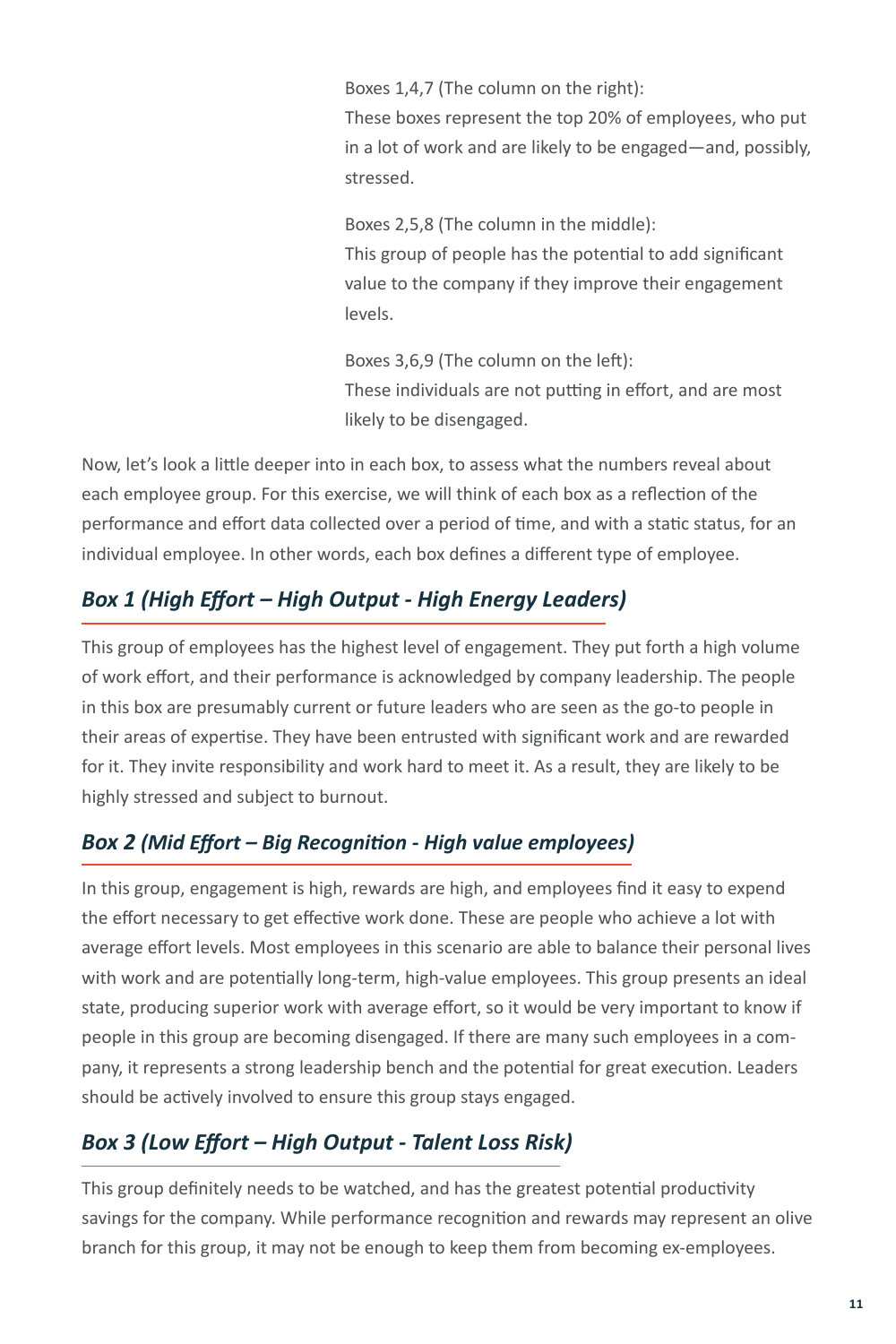These people are capable of a lot, and are simply not engaged. The HR department should consider looking in to see if a personal crisis could be impacting engagement and effort. Doing so could be seen as an extremely powerful statement of caring for these individuals. Ensuring engagement in career development opportunities and challenging these potentially high-performing individuals in a meaningful way could go a long way in keeping great talent and becoming a great company.

### *Box 4 (High Effort – Moderate Output - High-Stress Employees)*

Here is a group that works really hard but has mediocre results to show for it. This group is highly stressed and is well suited for coaching. They could surely benefit from a little Work Yoga. If this group was coached to channel their effort into getting more value out of their work they do, and understanding which parts of their work do not create value, they would become more effective and less stressed, all at the same time. This may also be a phenomenal opportunity for the companies to invest in understanding where inefficiencies exist, so they may automate or change processes in order to reduce the effort connected to valueless tasks. Employees would welcome a business transformation that helps them avoid wasted time and energy—and the results would delight shareholders, too.

## *Box 5 (Mid Effort – Moderate Output - Will Work for Pay)*

This group of employees does not put in great effort and is not acknowledged for great performance. Some employees, either because they are at a certain stage in their lives or because they are temperamentally unattached to work, are not actively engaged or disengaged. They will show up to work and will do an adequate job within the scope of what is expected of them. This group can benefit greatly from proactive communication about career development and process efficiencies.

Another group could land in this box because the culture of the company is, "Do what you are told." If people do not feel that their voices carry value, then much valuable input gets locked up, the sentiment being, "Why should I expend my energy when someone else who tried did not get anywhere?" Any business transformation initiative centered on employee productivity will differentiate the "will work for pay" employees from the "my input does not matter" employees.

## *Box 6 (Low Effort – Moderate Output - Actively Disengaged)*

After the employees in box 3, these employees need the most attention. Although employees are putting in a minimum of effort, they are still producing moderate output, which indicates there may be some potential. HR should identify any employees with personal problems that may be affecting their work, and offer assistance. They should also mentor managers in increasing the effort level of reporting employees who belong to this group. Managers should clearly articulate what is necessary to be successful, and provide goals and feedback to bring accountability to this group, so they may become more valued employees.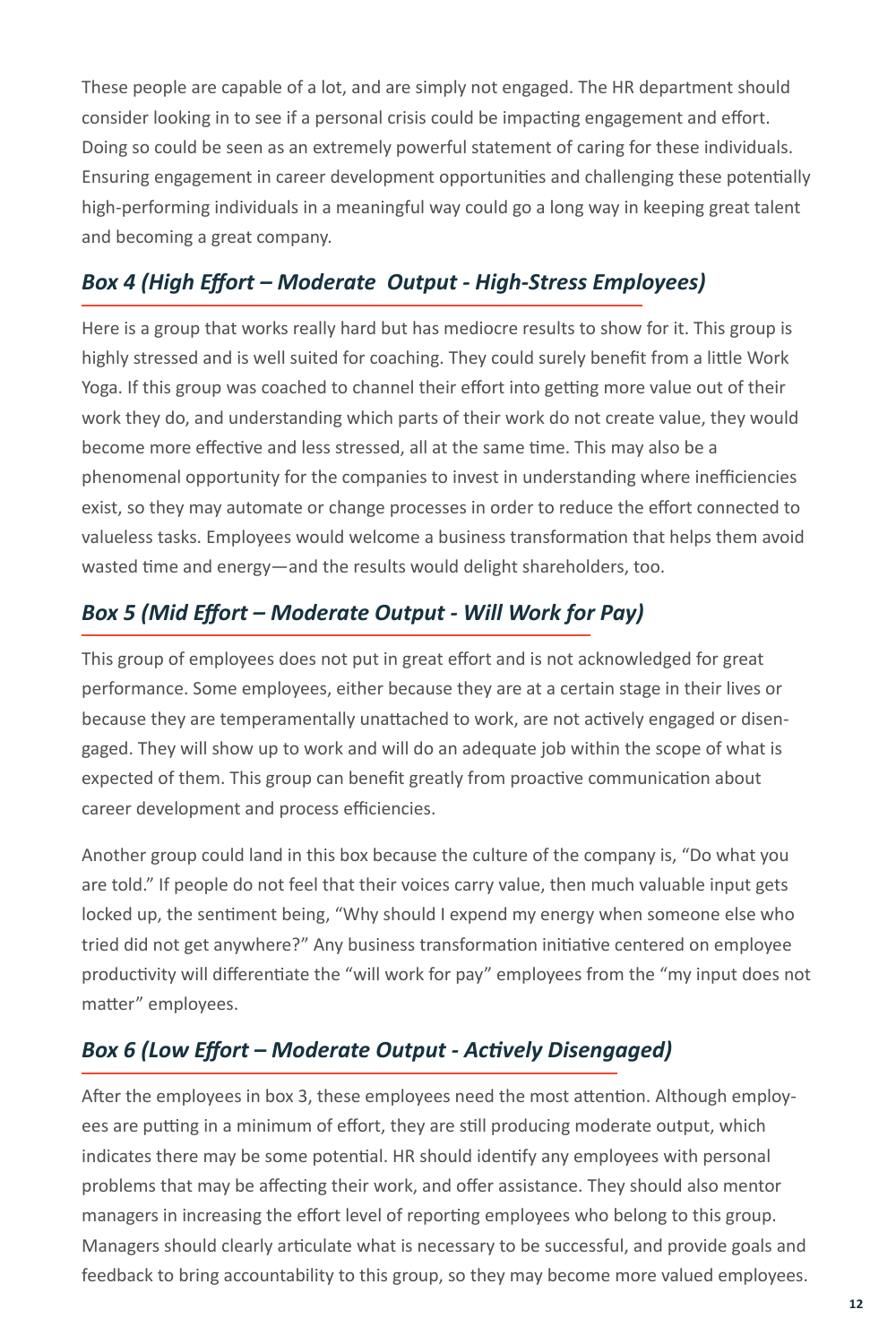## *Box 7 (High Effort – Low Output - Re-assign Job)*

Here is a group that is working extremely hard and is not achieving the desired results. If the job has been designed correctly, the employee who lands in this box is a bad fit for the position. It makes sense to re-assign these employees to jobs that better suit them. These employees show a strong work ethic and are obviously engaged. Re-assigning sends the message that work ethic matters and people who try hard will be given opportunities where they can shine. HR must examine recruiting practices to ensure a better job fit, for future new hires. If many such employees are concentrated at a particular location, division, or under a specific management team, leadership may wish to look into the situation further to avoid potential losses and turnover.

## *Box 8 (Moderate Effort – Low Output - Put on Plan)*

This group of employees needs an improvement plan from HR and their supervisors. Goals need to be identified, and if they do not meet the goals in the time provided, these employees should find another company to work for.

## *Box 9 (Low Effort – Low Output - What are you doing here?)*

Enough said.

In light of the above, it seems clear there is a need for HR and Operations departments to focus on initiatives targeting employee wellness and productivity. Segmenting employee effort charted against productivity helps businesses understand the cost and scale of necessary initiatives, and determine which ones would have maximum impact.

Wellness and productivity go hand in hand for companies that are reaching for greatness. It's also essential for HR teams to work closely with operations to better leverage the power of their people. Investing in a tool to accurately estimate effort is a great start–and a great way to start a conversation about engagement.

A company that respects and cares about its people and values their efforts will cause the people to care about their company, too. They will pour their energies into their work, making their effort count by delivering more value and increasing innovation, giving the company a competitive edge.

Information is key in the knowledge economy—and valuing employee effort is the first step in becoming a mindful enterprise.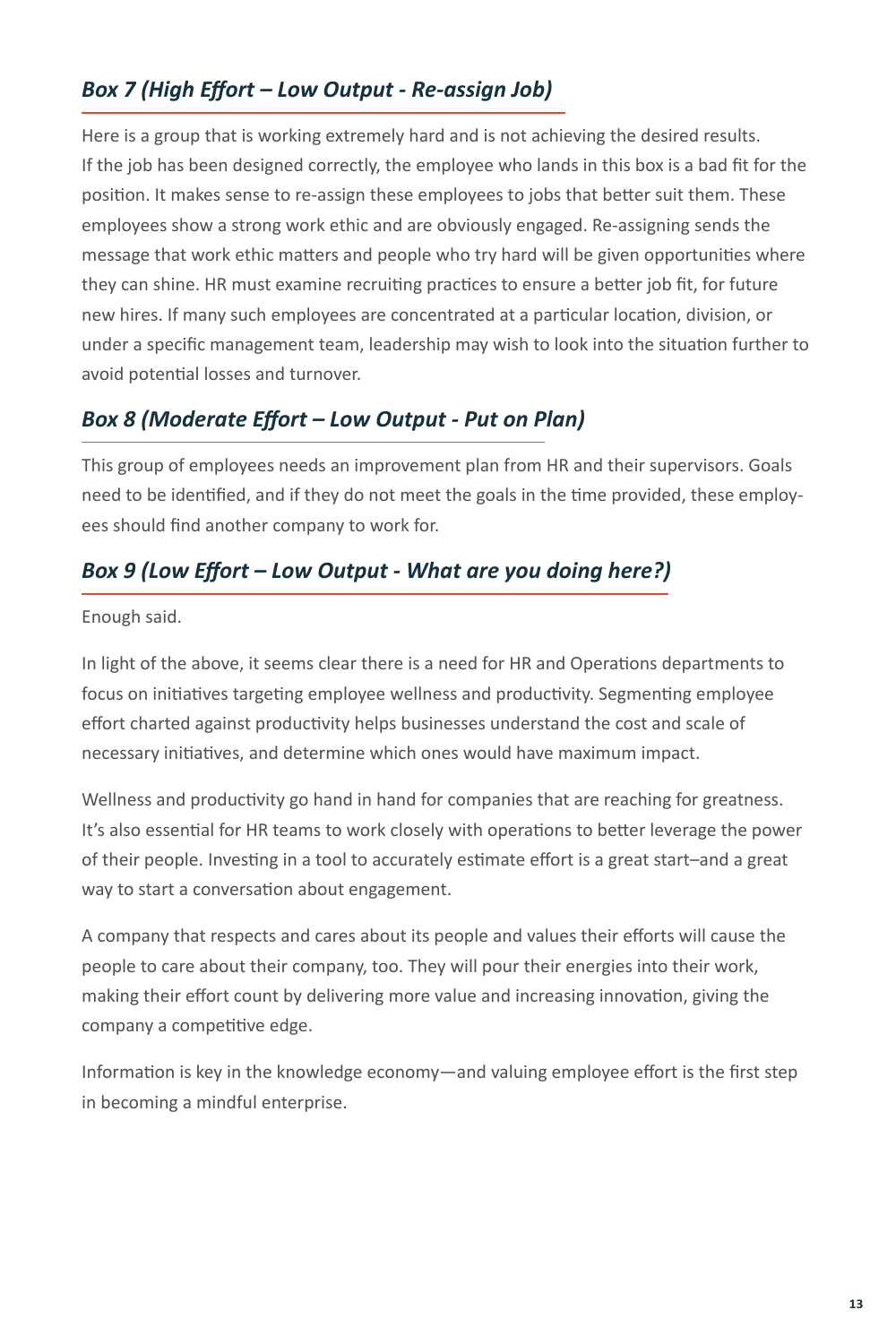

# **Sapience - People Analytics at Work**

Founded in 2009, Sapience's mission is to provide companies with accurate data about the effort expended by employees working on digital devices, in order to uncover inefficiencies, increase productivity, elevate employee engagement and facilitate a better work/life balance.

Sapience presents data to employees and managers in two ways: **Sapience Enterprise** aggregates effort data, and **Sapience Buddy** gives each employee information that acts as a mirror, reflecting the effectiveness of their work.

Sapience Enterprise data is presented to managers and executives, and delivers effective metrics that aggregate effort into activities, such as communication, programming, meeting or documentation. The ability to see, for the first time, where effort is going allows managers and leaders to validate what they have surmised from anecdotal data or work results.

Sapience Buddy tracks tasks of individual employees, including the number of breaks taken at work, the quantity of uninterrupted time between breaks, and the number of meetings and interruptions that punctuate each day. This informative tool promotes effective work habits and leads to employee productivity and engagement at the same time. Over time, employees who are able to better manage their time may find they are taking work home less often, resulting in lower stress.

Sapience Analytics has developed a patent--pending software product called **Sapience Enterprise**, which helps companies achieve significant productivity improvement, coupled with greater work-life harmony. Sapience is delivering value to more than 120,000 users in over 18 countries, at over 85 of the world's most recognized enterprises in IT, engineering and financial services, outsourcing, and BPOs. Companies with have a highly paid full time employees have shown significant interest in the platform.

Sapience is the recipient of more than a dozen industry awards for its innova- �on and fast growth, including the **Deloi�e Technology Asia Pacific Fast 500** ranked **# 98 in APAC** and **# 7 in India** (2014), **TiE50** (Top 50 emerging products at TiEcon, Sunnyvale, California – 2014), **Frost & Sullivan's Outstanding Inno**vation in Functional Analytics (2014), Dunn & Bradstreet (2013), IDG Channel **World** (2013), and **NASSCOM** (2013).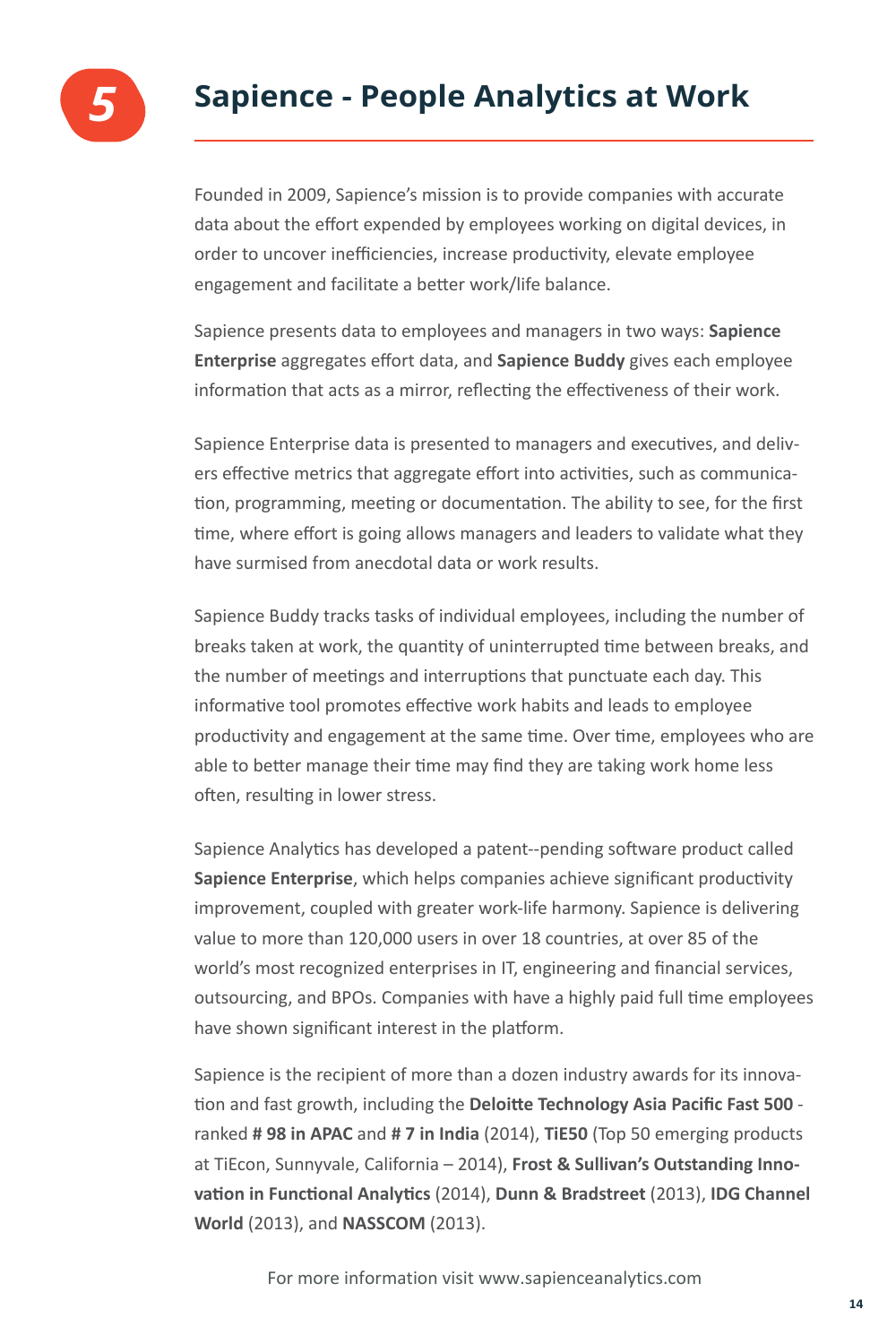## *APPENDICES*

## *Appendix A – Future Scenarios*

Let's explore another useful exercise in mapping the effort-to-performance 9-box. If we consider the number of people in each box as a percentage of the whole, it is possible to reveal the current makeup of a company, including the culture of its employees and the types of initiatives necessary to bring it to greatness. Consulting engagements may then be designed around these initiatives.

Initiatives for Consulting Engagements Creating the Effort Performance 9-Box

#### *a) Wellness – improving engagement*

- a) Introduction to Work Yoga How to manage your time to get more value from your work hours, reduce stress from inefficiency, and improve work / life balance.
- b) Supervisor Mentorship Identify employees with low effort, and train supervisors to help increase effort and gauge engagement.
- c) Talent Loss Prevention Spend energy and time with employees in Boxes 2 and 3: high performers with low engagement.

#### *b) Productivity – improving processes*

- $\hat{a}$ ) Implement an initiative for leaders to work directly in the positions of employees they supervise. This exercise can help them better understand the reasons why hardworking employees may be ineffective in their work.
- *b* Invest in a program to develop and implement process efficiencies.
- $\epsilon)$  Communicate the efforts of all engagement activities, including implementing Sapience to understand and measure effort.

#### *Appendix B – Terms*

**SMART** Goals: - *S*pecific, *M*easurable, *A*�ainable, *R*ealis�c and *T*imely